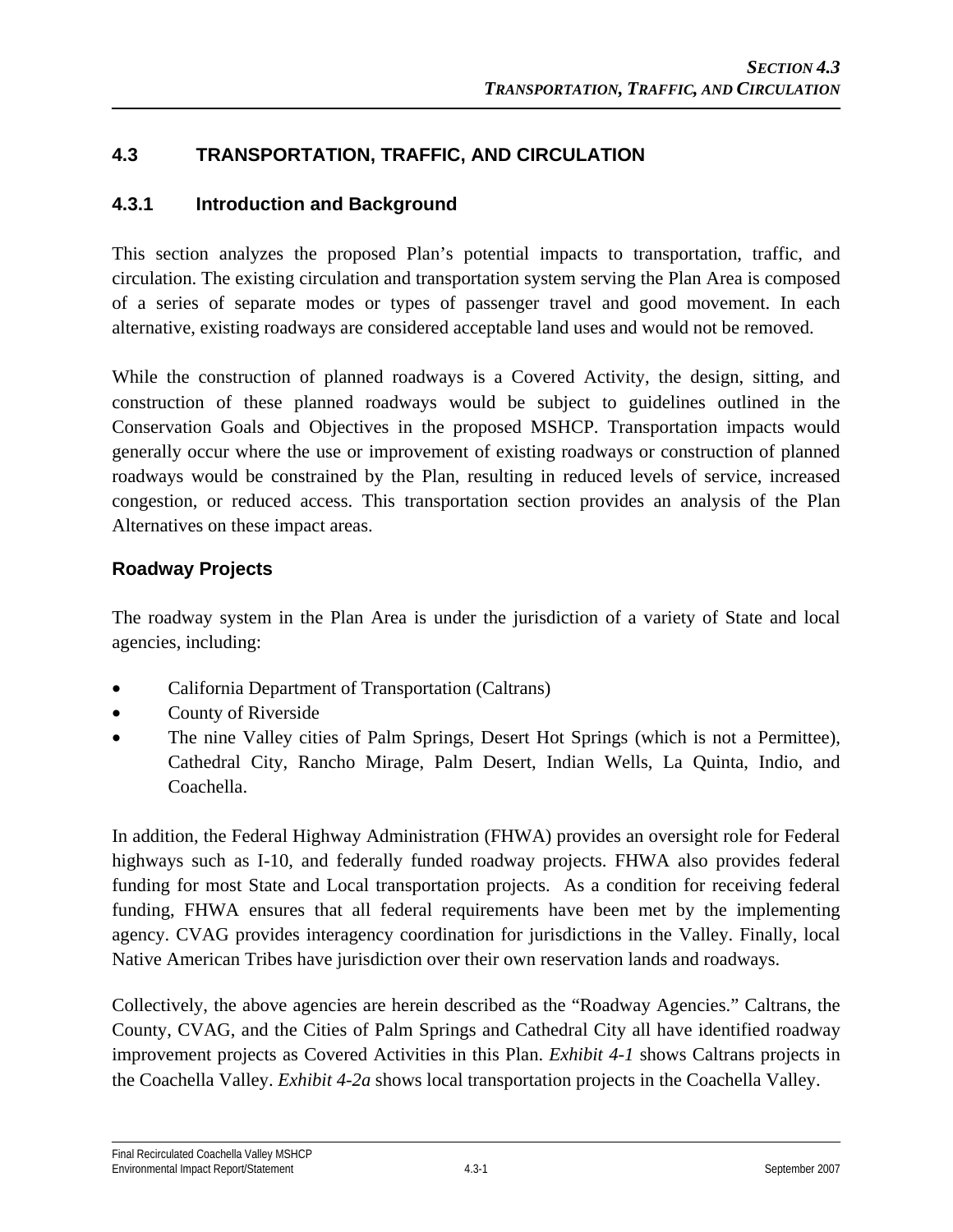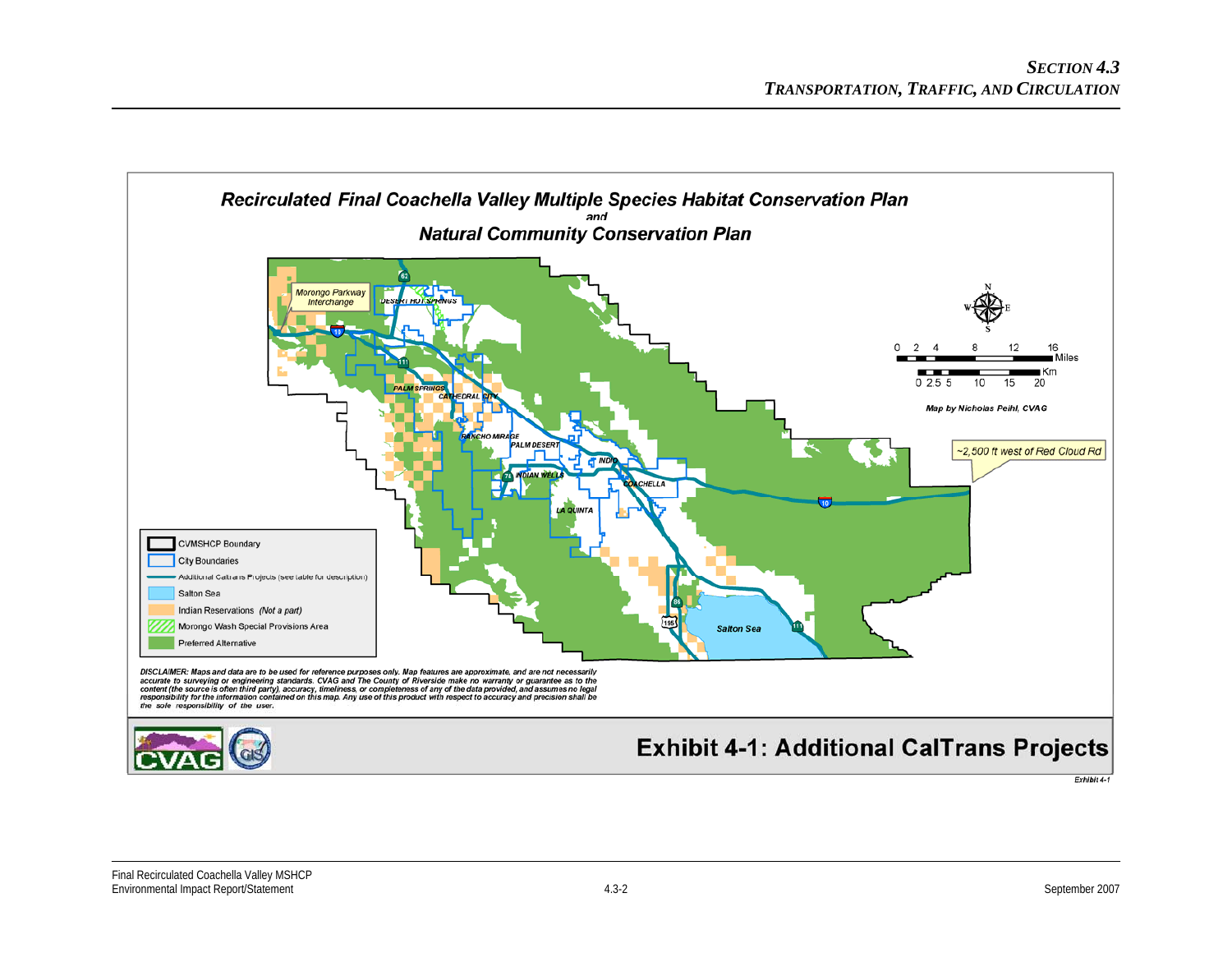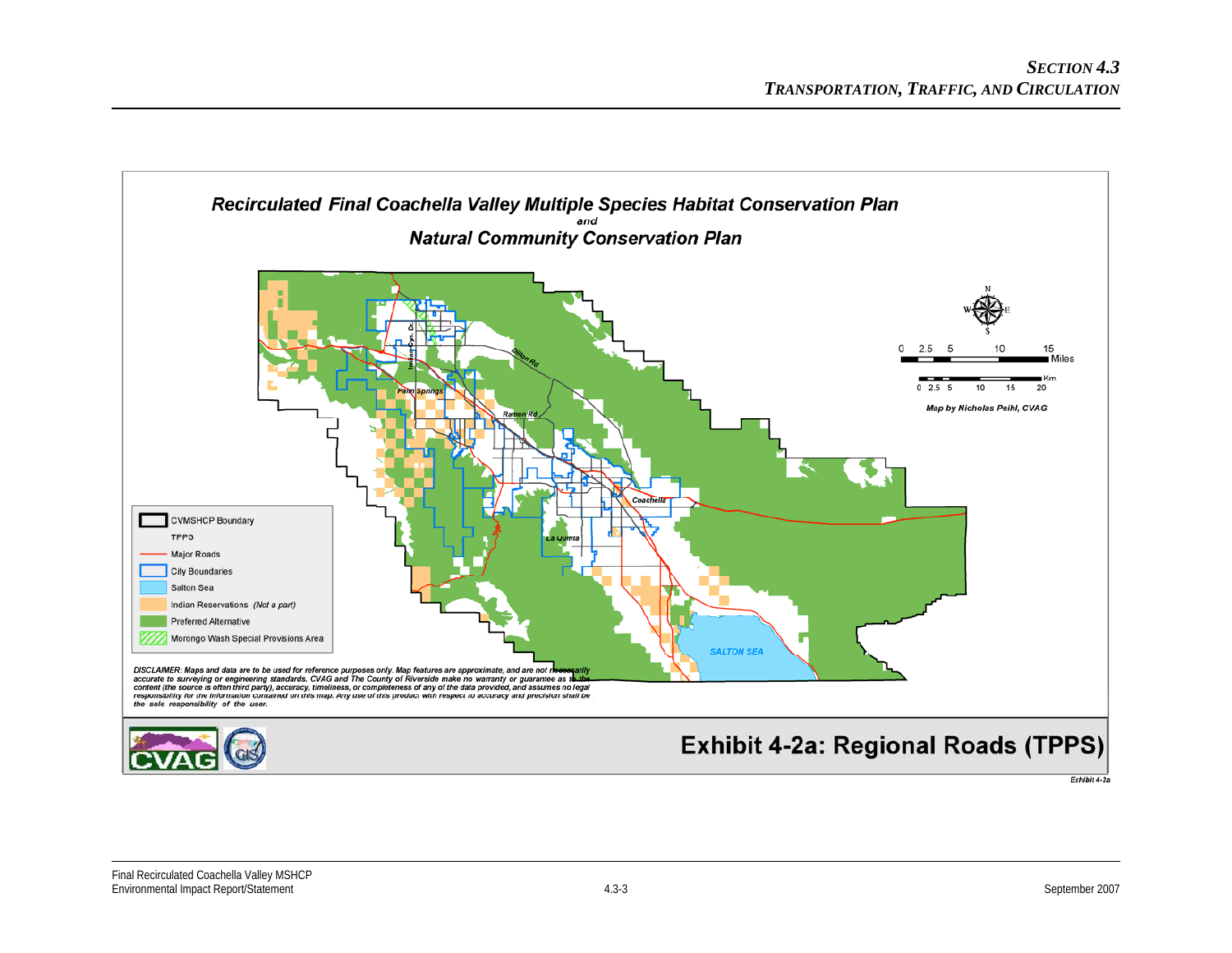The list of "Covered Activities" included in the proposed Plan includes several classes of projects anticipated over the 75-year Permit Term. Covered Activities include:

Interchange Improvements: The set of planned Interstate 10 (I-10) interchange improvements between Banning Pass and the Salton Sea, as identified by Caltrans, FHWA, the County, CVAG, and the Cities. The I-10 interchange improvements also include improvements to local arterials in the vicinity of these interchanges providing "logical termini" for the proposed interchange improvements (i.e., widening of the arterial roadways approaching the interchanges).

Long Term Caltrans Improvements to State Highway Corridors: Additional anticipated future improvements to the State Highway network (Including I-10, State Route (SR) 62, SR74, SR86, SR86S and SR111) that Caltrans has identified as potential needs within the proposed 75 year Permit terms.

Local Arterial Improvements in Cities: The improvements along arterial highways identified by the Cities of Cathedral City and Palm Springs would likely impact Listed Species, such as Coachella Valley milkvetch, desert tortoise, and Coachella Valley fringe-toed lizard.

Local Arterial Improvements Identified by the County: Improvements identified by Riverside County in unincorporated County Areas as well as within the incorporated cities

Local Arterial Improvements Identified by CVAG: Improvements identified by CVAG in both incorporated and unincorporated areas.

The project descriptions of all of these improvements are contained in Appendix K of this document. Section 3.3 also provides a summary of the transportation projects/activities proposed for coverage under the Plan.

# **Airports within the Plan Area**

The Coachella Valley is served by three major airports: Palm Springs International Airport in Palm Springs, Bermuda Dunes Airport in La Quinta, and Thermal Airport in Coachella. None of these Airports are located in the proposed Conservation Areas. Airport access roadways that affect Conservation Areas are addressed as part of the roadway analysis. Chiraco Summit Airport is a privately owned field near Chiraco Summit on I-10. This airfield is located in an area excluded from the Conservation Areas. No "Covered Activities" are included for Airports.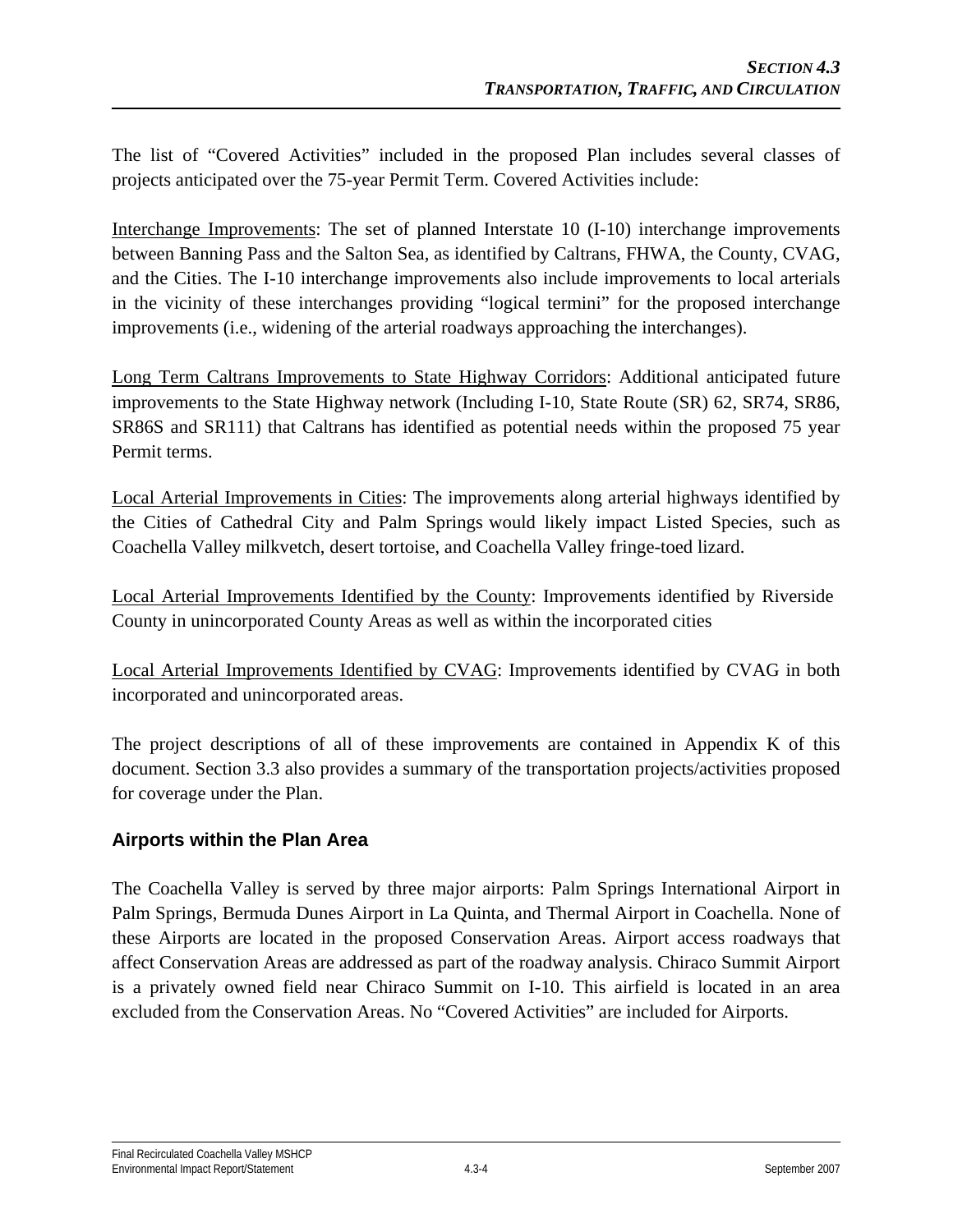# **Railroads within the Plan Area**

The Coachella Valley is served by the Union Pacific Railroad (UPRR), which enters the Valley from the west through the San Gorgonio Pass, generally parallels I-10 through the Valley center, and then parallels SR 111 from Indio to the east shore of the Salton Sea, where it then continues towards Yuma. The UPRR is a major transcontinental railway carrying extensive freight operations as well as Amtrak Passenger Trains.

The UPRR tracks cross several Conservation Areas: (from west to east): Cabazon, Snow Creek/Windy Point, SR 111, I-10 (adjacent), Whitewater Floodplain, and Coachella Valley Stormwater Channel and Delta Conservation Area. The expansion/operation of the UPRR through the Coachella Valley was addressed in a Biological Opinion by the USFWS in  $2003<sup>1</sup>$ .

The Eagle Mountain Railroad Line is a spur off the main UPRR tracks near Salton Sea State Park, and traverses the Mecca Hills/Orocopia Mountains Conservation Area, the Dos Palmas Conservation Area, and the Desert Tortoise and Linkage Conservation Area, on its way to the proposed Eagle Mountain Landfill. The upgrade and operation of this facility is the subject of a separate Biological Opinion dated January 6, 1992 addressing the landfill operation. No "Covered Activities" are included for Railroads.

# **4.3.2 Thresholds of Significance/Criteria for Determining Significance for CEQA Analysis**

The proposed Plan and the Alternatives would have a significant effect on transportation, traffic, and circulation, if they:

- a. Substantially conflict with existing Federal, State, regional or local roadways, rail lines and airports, and regional accessibility (40 CFR 1502.16).
- b. Cause an increase in traffic which is substantial in relation to the existing traffic load and capacity of the street system (i.e., result in a substantial increase in either the number of vehicle trips, the volume to capacity ratios on roads, or congestion at intersections).
- c. Exceed, either individually or cumulatively, a level of service standard established by the county congestion management agency for designated roadways or highways.
- d. Result in inadequate emergency access.
- e. Result in a change in air traffic patterns, including either an increase in traffic levels or a change in location that results in substantial safety risks.

 $\overline{a}$ Biological Opinion: "Endangered Species Consultation on the Proposed Union Pacific Railroad Track Upgrade, Yuma Subdivision - Phase II, Riverside County, California". Prepared by the US Fish & Wildlife Service. 2002.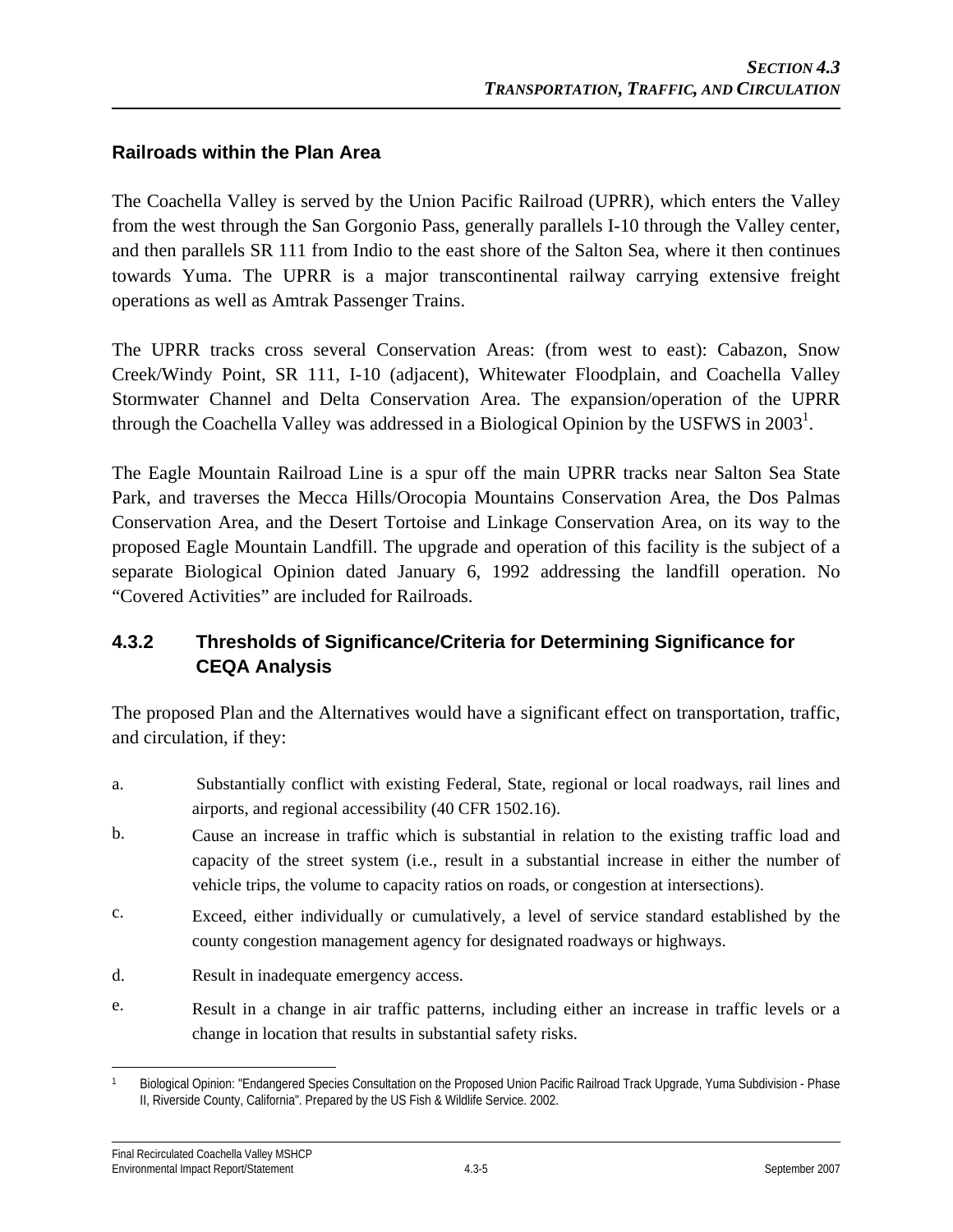- f. Substantially increase hazards due to a design feature (e.g., sharp curves or dangerous intersections) or incompatible uses (e.g., farm equipment).
- g. Result in inadequate parking capacity.
- h. Conflict with adopted policies, plans, or programs supporting alternative transportation (e.g., bus turnouts, bicycle racks).

# **4.3.3 Project Impacts to Transportation, Traffic, and Circulation**

Each of the Roadway Agencies has adopted performance criteria for planning the roadway network under its jurisdiction. Generally, such performance criteria call for the roadway links and intersections to operate at Level of Service (LOS) "D" or better, with the method of calculation generally based upon the Caltrans Highway Design Manual*,* and the Caltrans Traffic Manual. In addition, each of the Roadway Agencies has developed standard plans for roadways that are designed to ensure that the facility operates in a safe manner. Riverside County and the Coachella Valley cites have each developed General Plans for areas under their jurisdiction, including Circulation Elements describing the existing and planned network of major roadways and each roadway's characteristics (ultimate right-of-way, paved width, number of lanes, etc). The combined circulation elements of the County and the Cities are herein referred to as the "Composite Arterial Highway Plan."

For purposes of this analysis, a significant impact to transportation caused by implementation of the proposed Plan would be one that caused a roadway link in the Composite Arterial Highway Plan to operate below the Level of Service Standards for the buildout for the jurisdiction where the facility is located. Note that deficiency must be "caused" by implementation of the proposed Plan for it to be considered an impact. Deficiencies that would exist without implementation of the Plan are not a result of the "Project" and are not considered a Significant Impact. Significant impacts are also considered based upon substantial conflicts with other transportation systems, including railroads and airports, or the creation of inadequate emergency access as a result of the Plan.

# **Proposed Action/Preferred Alternative**

Many of the key elements of the existing and planned Coachella Valley circulation network, including Interstate 10, the Union Pacific Railroad lines, State Routes (SR) 62, 74, 86, 86S and 111, other roadways identified in the Local Permittees' Circulation Elements, except as noted below, and many local highways such as Indian Avenue, Gene Autry Trail and Dillon Road, already traverse or are immediately adjacent to areas that may be conserved pursuant to the proposed MSHCP. Conservation would therefore not impact these existing transportation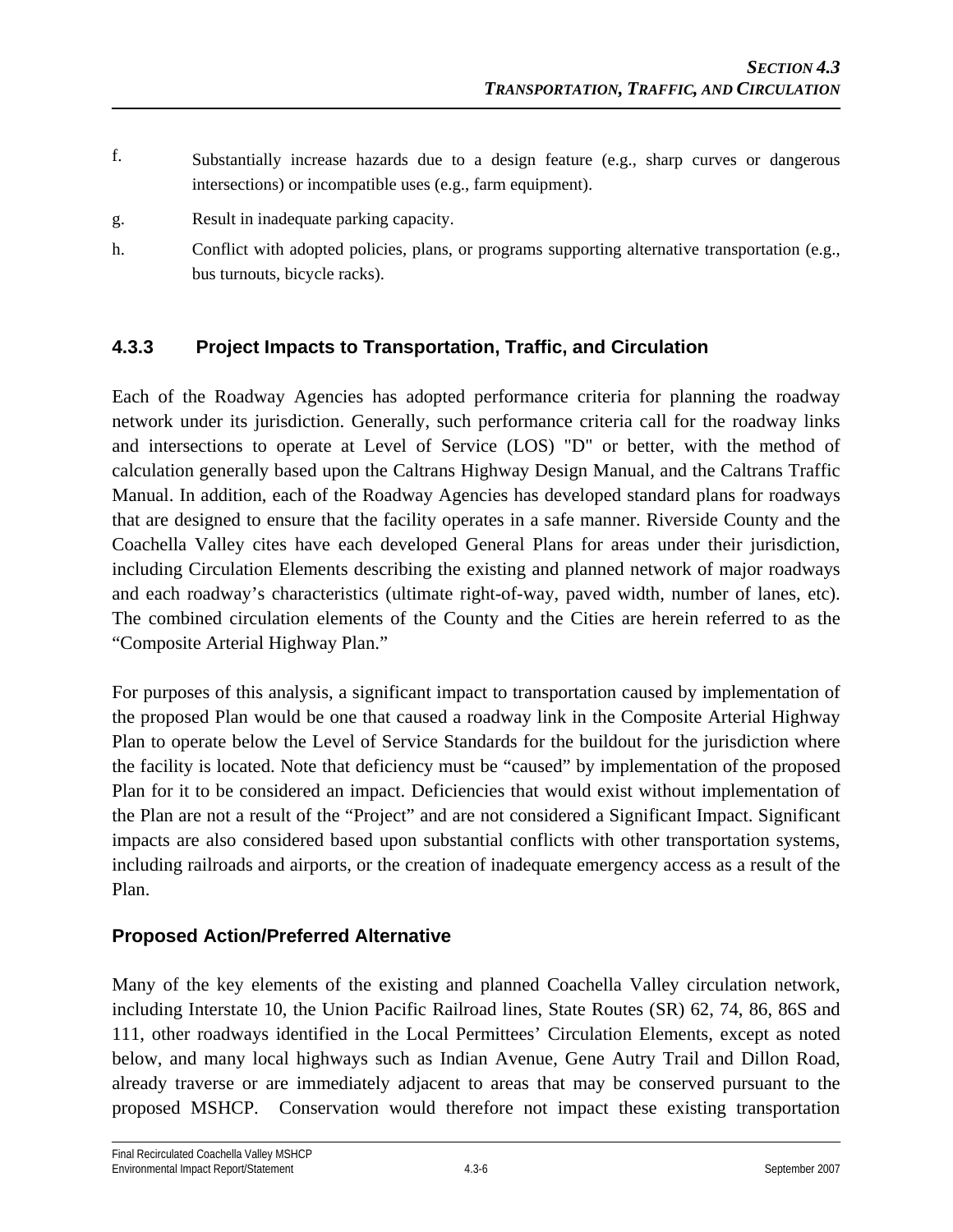facilities. Numerous links of the proposed covered roadways are already operating at an inadequate level of service, and such overcapacity conditions are expected to worsen if these roadways are not improved. Implementation of the Proposed Action/Preferred Alternative would result in a significant adverse impact for CEQA analysis purposes to Circulation and Transportation if such establishment precluded the needed improvement to transportation facilities.

To avoid this impact, the Proposed Action/Preferred Alternative provides Take Authorization for improvements to the proposed "Covered Roadways" listed in Section 3 and Sections 7.2 and 7.3 of the proposed Plan. The Proposed Action/Preferred Alternative incorporates Conservation Area design and impact avoidance/minimization measures, which address development, improvement, and operation and maintenance of the proposed Covered Activities, including roadways. These roadways were also assessed in consultation with the Wildlife Agencies. The proposed Plan would facilitate the improvement of such roadways, both in and out of the Conservation Areas, by providing Take Authorization for construction of planned roads that are Covered Activities and maintenance of existing and future roads. The incorporation of the roadway system plan into the overall planning and design of the integrated Plan provides for and facilitates the development of needed transportation system improvements.

The Proposed Action/Preferred Alternative conflicts with certain roads in the County that could be limited or precluded through Reserve Assembly. These roads are not Covered Activities under the Plan It should be noted that implementation of the Proposed Action/Preferred Alternative would not preclude the County from seeking approval of these roadway segments through the MSHCP Plan amendment process. The Plan amendment process would allow the County to seek Take Authorization for these activities.

The City of Desert Hot Springs' General Plan Circulation Element roadways would not be Covered Activities under the Plan because the City is not a Permittee. Implementation of the Proposed Action/Preferred Alternative would not preclude the City from seeking approval of roadway projects through the local land use and capital improvement plan process. If these projects impact listed species, separate consultations with the Wildlife Agencies shall be required pursuant to state and federal Endangered Species Acts. Whether the Proposed Action/Preferred Alternative would impact the City of Desert Hot Springs' ability to plan, permit, and implement planned circulation element or other local roadways is speculative because the ability to implement such roadways depends on many variables (e.g., timing, presence of environmental constraints, funding opportunities, local/regional priorities). These variables would likely fluctuate and influence local roadway project planning independent of the MSHCP.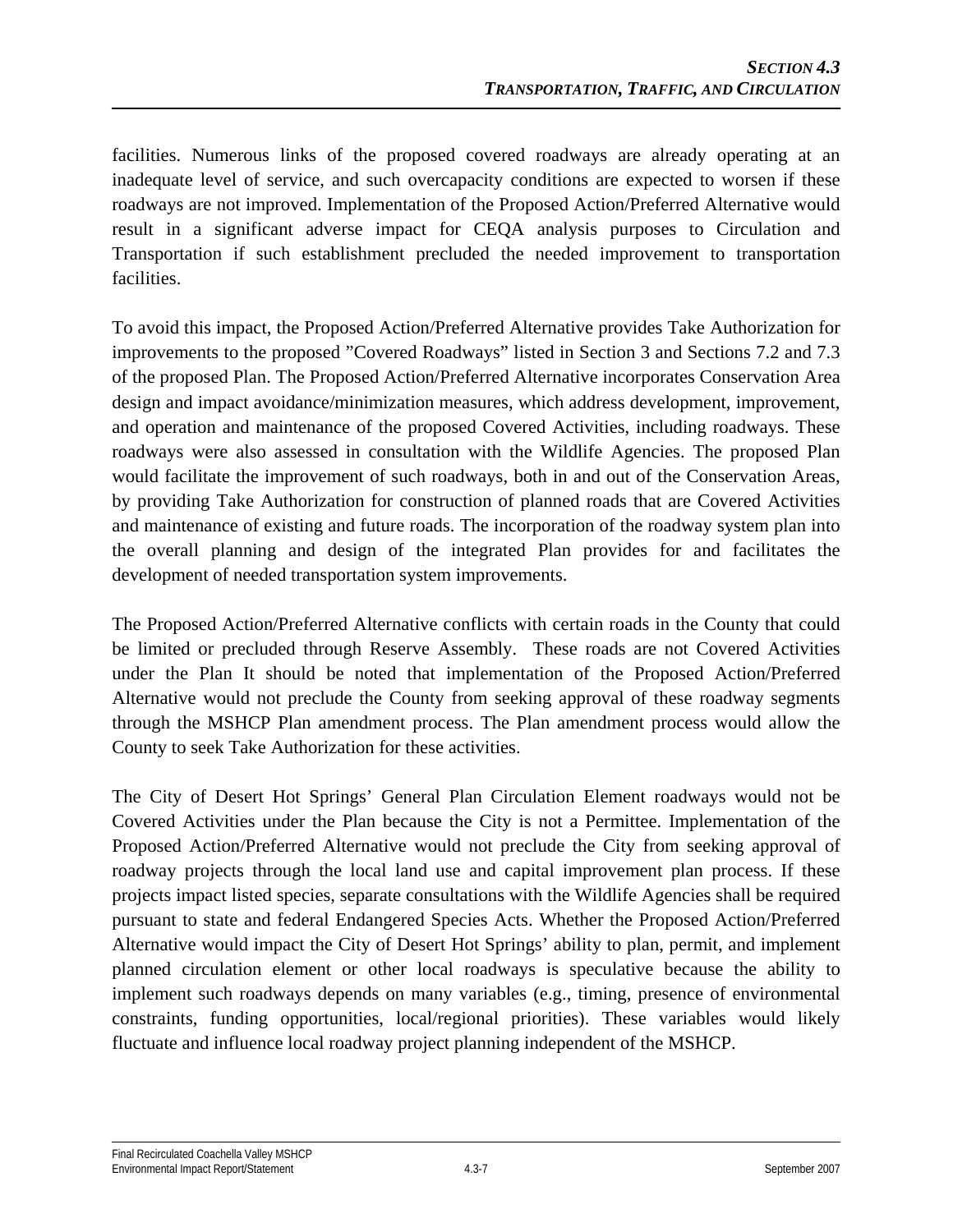The roads that are proposed to receive Take Authorization under the Plan provide for 4 lane arterials at intervals from 0.5 miles to 1.5 miles. This is typical of the street grid system throughout the urban portions of the Plan area and is, therefore, deemed adequate for the circulation system in this area. It is also noted that land use intensity in this area would be reduced somewhat by the establishment of the MSHCP Reserve System, thus reducing traffic demand. For these reasons, the lack of Take Authorization for these roads under the proposed Plan is not considered to be a significant impact for CEQA analysis purposes.

The proposed Plan also would not provide Take Authorization for the extension of Rio Del Sol through the Indio Hills between approximately Vista Chino and 20th Avenue, or for the extension of 22nd Avenue through in the Indio Hills between Rio Del Sol and Sky Ridge. Both roads are delineated in the Circulation Element of the County General Plan. Because there is approximately an 8-mile interval between the closest existing north-south arterials in the Indio Hills, the lack of Take Authorization for the Rio Del Sol road project is considered a potential impact of the Proposed Action/ Preferred Alternative on Transportation. It is important to note, however, that establishment of the MSHCP Reserve System would limit future Development in a portion of the area that would be served by the road, thus further reducing potential impacts to some degree.

It should also be noted that the subject portion of Rio del Sol is designated as a "Collector" in the County General Plan and is designed for relatively slow speed (25-30 mph) and relatively low volumes. "Collector" roadways provide within and between neighborhoods and typically serve short trips. The County General Plan 2003 update identified buildout traffic on the subject portion of Rio del Sol at between 4,300 and 4,500 average daily trips.<sup>2</sup> Tables 4.16.11 and 4.16.12 indicate that none of the relatively low traffic volumes assigned to this roadway comes from implementation of the General Plan. Therefore, it appears that failure to construct this roadway will not have a significant adverse effect on the roadway circulation system in the Plan Area. Nonetheless, implementation of the Proposed Action/Preferred Alternative would not preclude the County from seeking approval of the Rio del Sol extension through the MSHCP Plan amendment process. The Plan amendment process would allow the County to seek Take Authorization for this activity.

It is also important to note that formidable obstacles exist to the County's ability to construct the extension of Rio Del Sol Road even in the absence of constraints imposed by the Preferred Alternative. The proposed alignment of the extension of Rio del Sol traverses BLM managed land in an Area of Critical Environmental Concern (ACEC) established in conjunction with

 $\frac{1}{2}$  "Draft Environmental Impact Report for the Riverside County General Plan". Prepared by the Riverside County Planning Department. August 2002.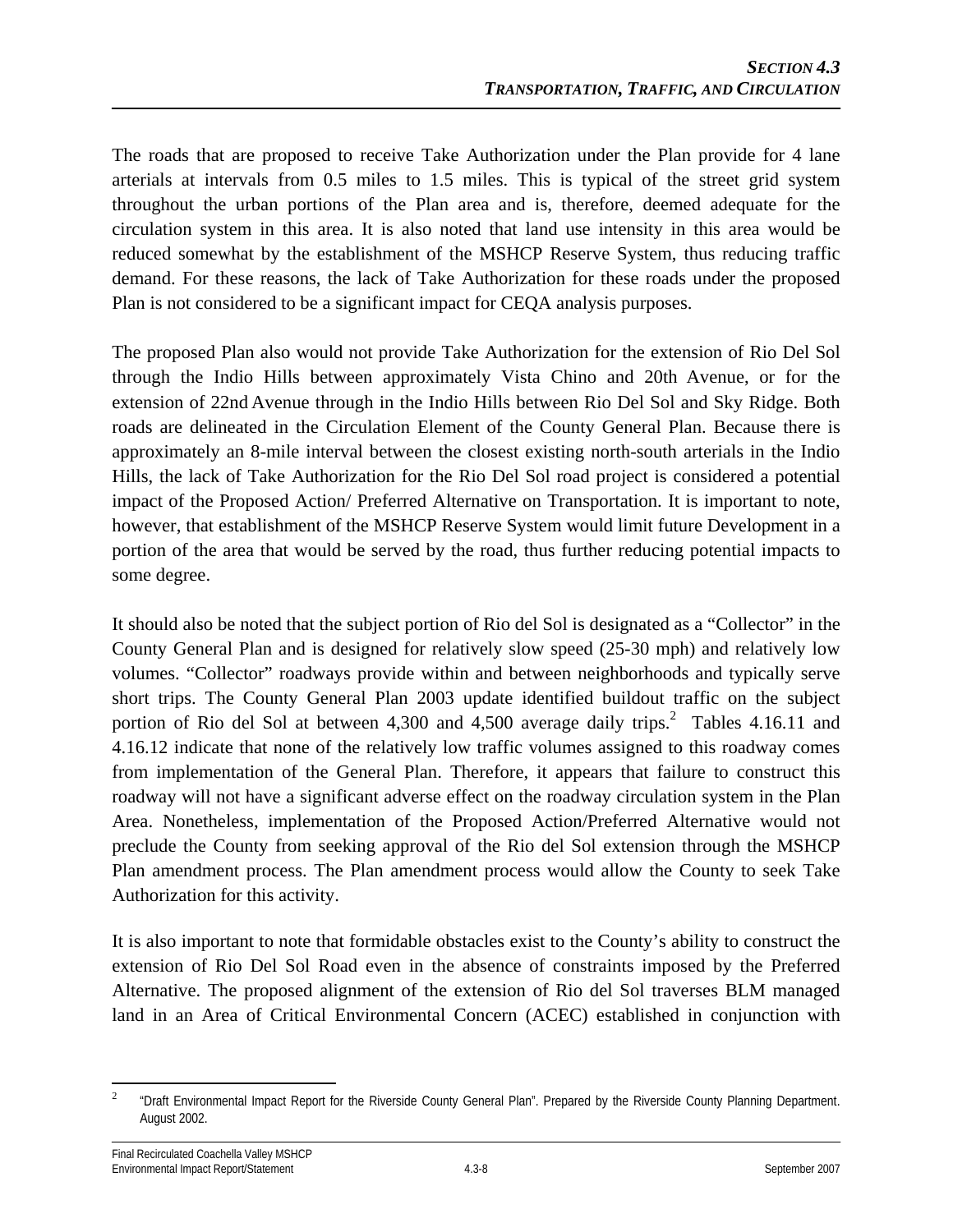implementation of the CVFTL HCP. BLM would have to consult with USFWS under section 7 of the FESA in order to issue a right of way to the County for construction of the proposed road.

Furthermore, the alignment traverses land owned by the Center for Natural Lands Management, which purchased the land with State grant funds to protect habitat for the federally Listed, CVFTL and Coachella Valley milkvetch, and to protect the sand source/transport system for the CVFTL Preserve. The inability to construct the extension of 22nd Street Avenue in the Indio Hills is not regarded as a significant impact because the Plan would reduce or shift Development out of the area serviced by the proposed extension, thus potentially ameliorating the need for the extension. Further, 20th Avenue provides adequate circulation for the Development that may occur outside the Willow Hole Conservation Area.

The implementation of the Proposed Action/Preferred Alternative would also indirectly affect the circulation system by limiting Development within the Conservation Areas, thus limiting the traffic generation in these areas. This indirect effect would, in theory, reduce traffic volumes on the overall circulation network. As a practical matter, the trips that would have been generated in the Conservation Areas would have been relatively limited given the underlying land uses.

Some of the Development in the Conservation Areas reduced or shifted due to acquisition of lands for conservation from willing sellers would likely shift to other areas in the Coachella Valley. This potential shifting of Development is not expected to be significant because the anticipated trips that would have been generated from the Conservation Areas were relatively low given the land use designations. With a shift in the location of Development, the alternative could have the result of a net reduction in regional trip generation. In fact, any resulting intensification of land use may have the indirect benefit of encouraging the use of mass transit, and is consistent with "Smart Growth" policies endorsed by many urban planners. No levels of service on any designated major roadway would be affected. Emergency access would not be constrained because the proposed Plan provides Take Authorization for emergency access and activities in the MSHCP Reserve System.

The Proposed Action/Preferred Alternative would not place lands in conservation, which would conflict with or hinder the operation of local or regional roadways or associated facilities. Neither would it result in a substantial increase in traffic volumes, volume to capacity ratios or applicable policies plans or programs supporting alternative transportation systems on or serving roadway segments or intersections. Emergency access would not be significantly affected nor would the Alternative affect design features of any roadway that resulted in the creation of a hazardous condition. Neither railroads nor airports in the Plan Area would be affected by this Alternative.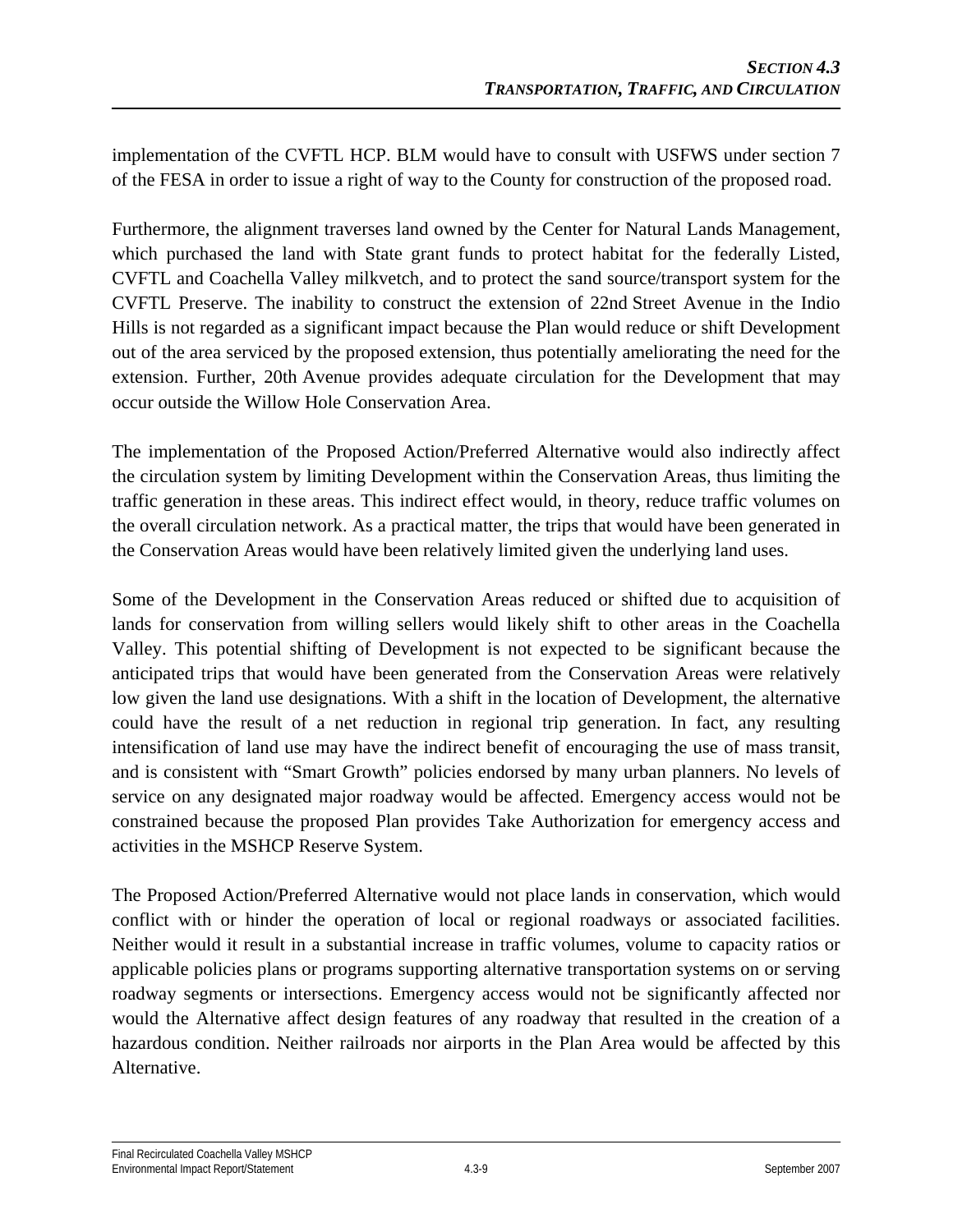# **Public Lands Alternative**

The Public Lands Alternative would have fewer impacts to transportation than the Proposed Action/Preferred Alternative because it proposes no acquisition of new lands, thus fewer acres within the proposed Reserve System in the Coachella Valley.

## **Core Habitat with Ecological Processes Alternative**

This Alternative is similar to the Proposed Action/Preferred Alternative with variations in the land proposed for Conservation. Therefore, it would have similar transportation impacts, including the less than significant impact of not providing Take Authorization for the extension of Rio del Sol Road through the Indio Hills. (See discussion under the Proposed Action/Preferred Alternative.)

### **Enhanced Conservation Alternative**

This Alternative would expand the Conservation Areas beyond those identified in the Proposed Action/Preferred Alternative where roads are currently planned or exist. The additional lands would be primarily in the Desert Hot Springs, Palm Desert, and Rancho Mirage areas. As a result, this Alternative would have greater transportation impacts than the Preferred Alternative. The expanded Conservation Areas under this Alternative would affect major roadways in the following Conservation Areas.

Mission Creek and Morongo Wash: Additional conservation lands comprised of the alluvial plain created by Mission Creek would be added along the east and west sides of the Mission Creek Wash, and extend east to the Big Morongo Wash. The Alternative would substantially increase the length of major east-west roadways, including 8th Street that would pass through a proposed Conservation Area. Even though the City of Desert Hot Springs is not a Permittee, regional transportation facilities that traverse this Conservation Area would require application of avoidance and minimization measures in a substantially greater fashion compared to any other alternative and would increase costs associated with both roadways in this area, regardless of whether they are proposed Covered Activities. To the extent this alternative required the preservation of broader flood plains, roads within these areas would be either exposed to flooding or would be substantially more expensive to construct as all-weather facilities.

Willow Hole and Thousand Palms Conservation Areas: The Alternative adds conservation lands in several portions of this Conservation Area, including north of 20th Avenue in the western portion of the existing Desert Dunes golf course and associated Seven Palms Valley Ranch property, and extending south along the east side of Palm Drive to I-10. A variety of local and arterial roads would cross greater expanses of proposed Conservation Areas. Community Facility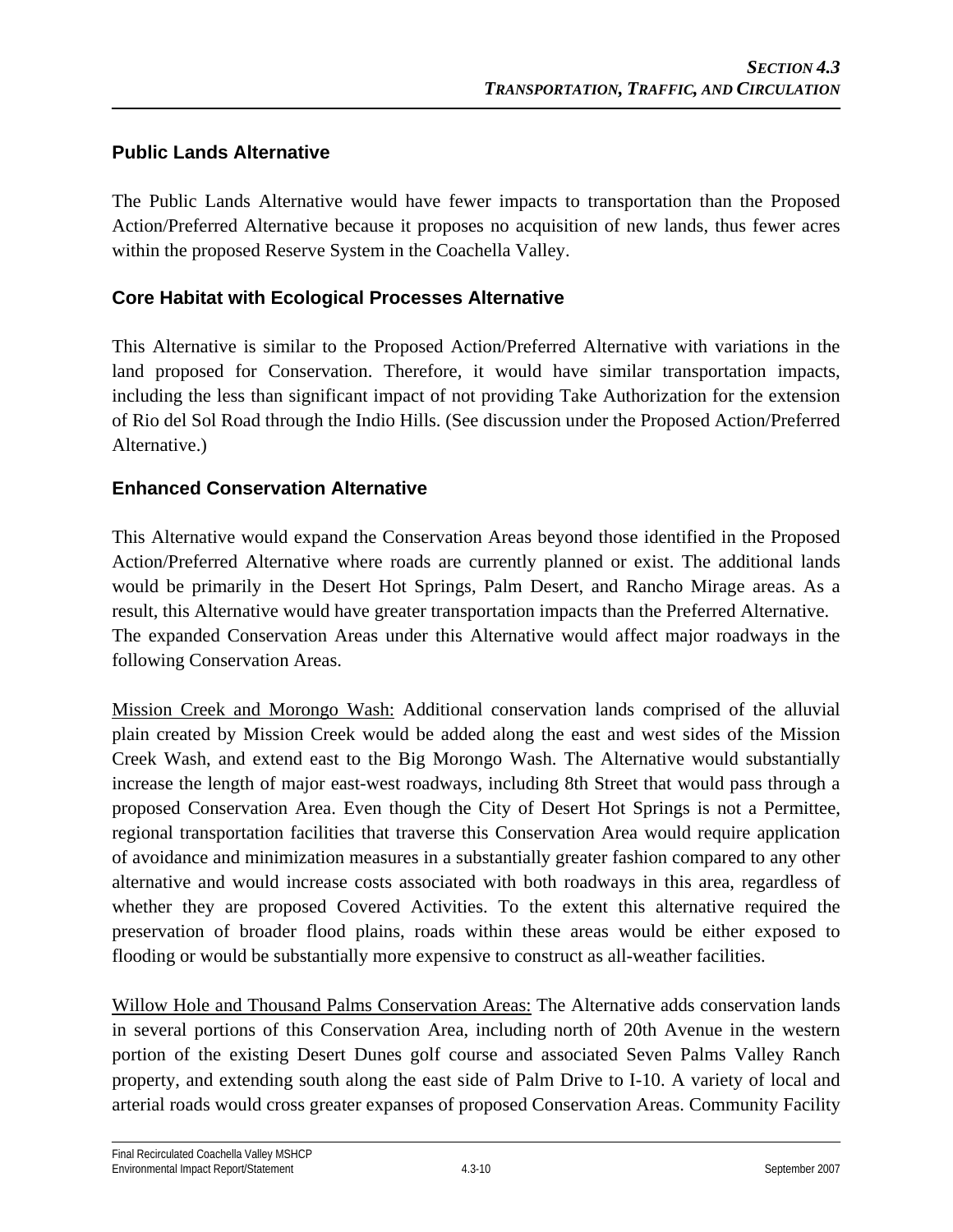Districts established to maintain local roads in the B-Bar-H Ranch area could be restricted in their maintenance activities and could conceivably be constrained in constructing new roads if this Development were not consistent with applicable Conservation Area Goals and Objectives.

Lands planned for commercial Development east of Palm Drive and within the Cathedral City Sphere-of-Influence are substantial traffic generators. The Enhanced Conservation Alternative would create a substantial incompatibility on existing and planned arterial roadways in this area, including Palm Drive, Varner Road, and a future frontage road planned immediately north of I-10 and east of Palm Drive.

Overall, the lands conserved in this portion of the Plan Area would create new and potentially significant incompatibilities with and would limit or preclude expansion of essential roadways in this area.

The Enhanced Conservation Alternative would add a long, narrow strip of land proposed for inclusion in the Conservation Area between I-10 and Varner Road, extending from Date Palm Drive east to the Varner Road/Rio del Sol intersection. Sandwiched between these two roadways, the isolation of this strip could require extensive avoidance and minimization measures along Varner Road to provide a functional Conservation Area connected to surrounding Conservation Area. Such measures could be prohibitively expensive to construct.

Big Dune (Palm Springs Sand Ridge) South of I-10: The Palm Springs Sand Ridge (referred to as the "Big Dune" in the Plan) formed prior to the construction of the Union Pacific Railroad lines and later I-10. This Alternative includes the portion of Big Dune/Palm Springs Sand Ridge that extends east from Date Palm Drive to Gerald Ford Drive (extended). The western-most portions of these lands are within the City of Cathedral City and include Agua Caliente Indian Reservation lands that are not subject to the Plan; however, arterial and other major roadways are depicted on these lands on the Cathedral City General Plan and anticipated for construction by the City and the Tribe. The remaining lands are under the jurisdiction of Riverside County, and the cities of Rancho Mirage and Palm Desert.

The western-most portions of the Conservation Area proposed under this alternative are still vacant, however, major roadways planned for Development that would be significantly impacted by this Alternative are discussed below:

• Vista Chino Extended: would extend from Date Palm Drive to Ramon Road just west of Bob Hope Drive (extended). This entire alignment, which is essential to providing adequate circulation, and I-10 connectivity in this area, would be precluded.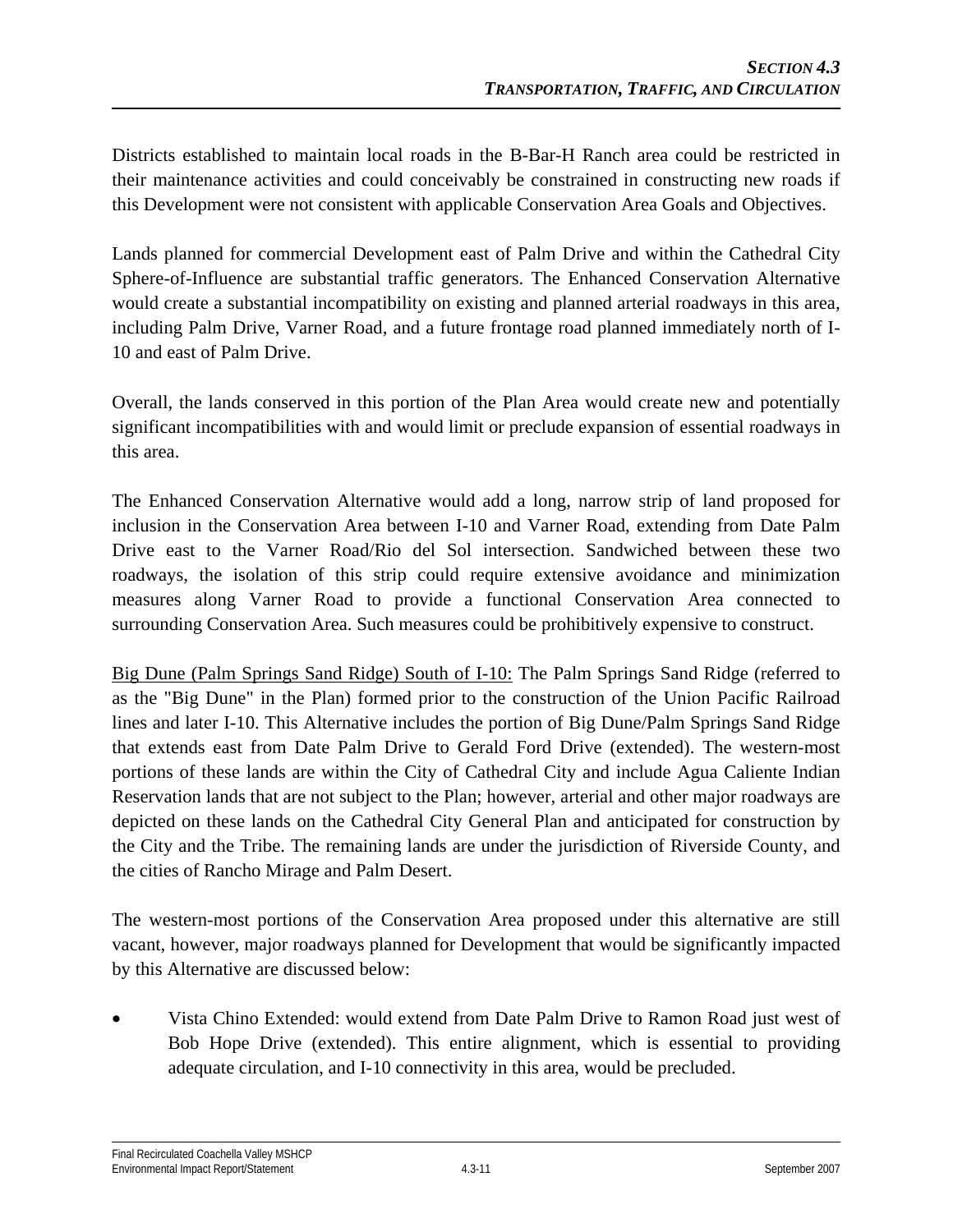- Ramon Road, Bob Hope Drive & Bob Hope Drive/I-10 Interchange: These partially constructed facilities would also be precluded or significantly constrained. The potentially affected portion of Ramon Road is an Urban Arterial Roadway that is projected to carry  $45,800$  to nearly  $60,000$  vehicles per day.<sup>3</sup> Current traffic volumes for the subject portion Ramon Road are approximately  $25,000$  vehicles per day<sup>4</sup> and are a major impediment to wildlife movement.
- The planned Bob Hope Drive/I-10 interchange is a facility of the highest regional priority and is meant to replace or augment the existing Ramon Road/I-10 interchange. Plans for this new facility would result in the northerly extension of Bob Hope Drive to I-10, with associated ramps and site disturbance. Both north and south of I-10, this Alternative's conservation lands would directly conflict with and could limit or preclude the development of the Bob Hope Drive /I-10 interchange.
- Dinah Shore Drive: Under this Alternative, Dinah Shore Drive between Los Alamos Drive and Bob Hope Drive would constrain the widening on the north side of this eastwest roadway. East of Bob Hope Drive, this Alternative would constrain roadway widening on the north and south, and continuing east would preclude or significantly constrain this roadways extension to Cook Street in Palm Desert. This roadway currently carries more than 20,000 vehicles per day, with long-term volumes planned at between  $37,000$  and  $46,000$  vehicles per day.<sup>5</sup>
- Monterey Avenue: South of I-10, this north-south major arterial would be bounded for more than two miles by conservation lands on the east and west. Planned as a six-lane roadway, Monterey Avenue is an essential link between urban development south of I-10 and the interstate. Constraints on its construction to ultimate design standards would have a significant adverse effect on regional transportation for CEQA analysis purposes.
- Gerald Ford Drive: This east-west arterial is partially constructed as a four-lane divided roadway and would be bounded on the north and south by Conservation Areas under the Enhanced Conservation Alternative. Buildout of the road would be constrained or might be precluded by this Alternative.

5 Ibid.

1

<sup>&</sup>lt;sup>3</sup> Circulation Element of the Cathedral City General Plan. Adopted July 31, 2002.

<sup>4 &</sup>quot;City of Palm Desert General Plan Traffic Study", prepared by Urban Crossroads, Inc. September 5, 2003.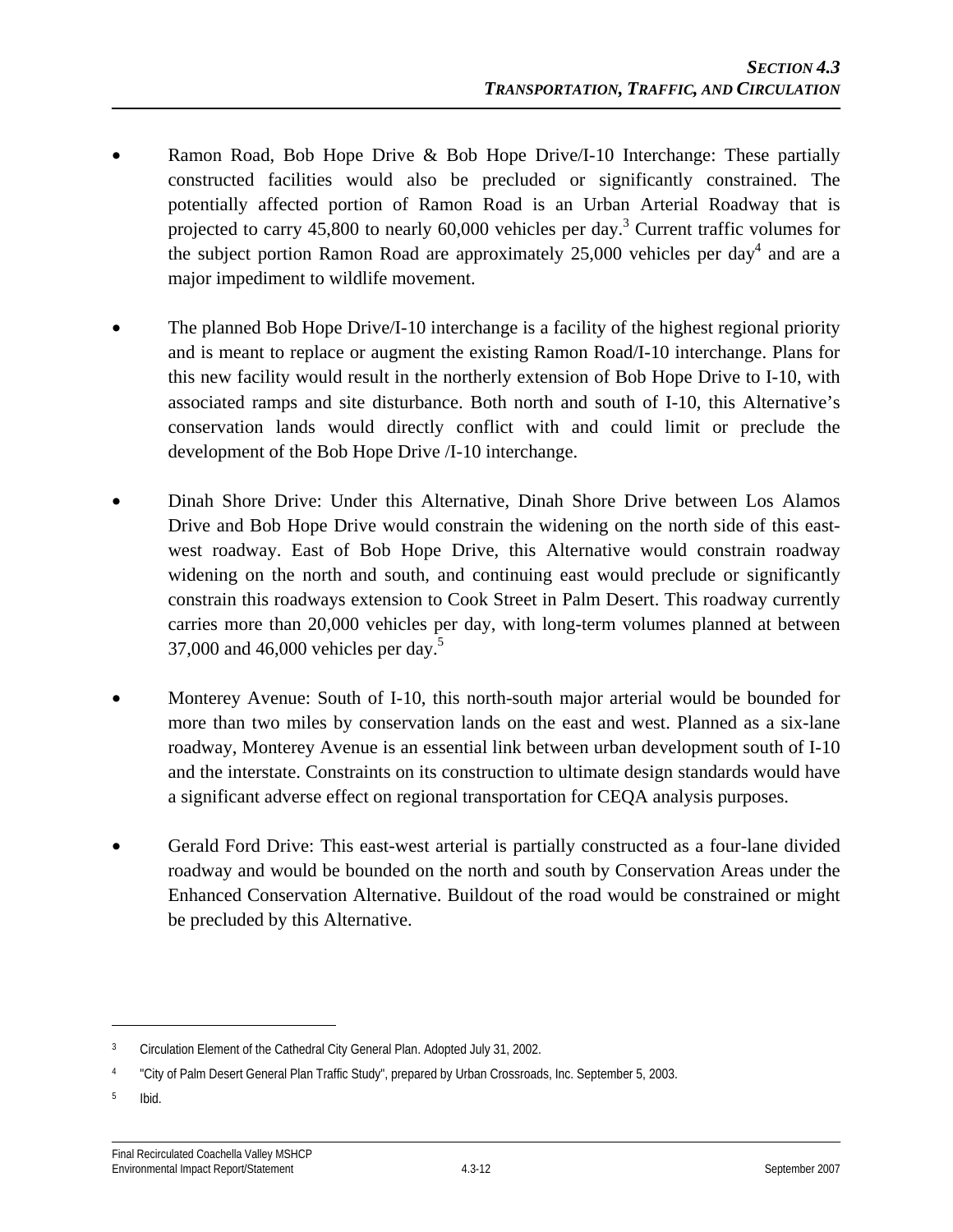• Portola Avenue and Cook Street: North of Frank Sinatra Drive, these two north-south roadways would be bounded by conservation lands on the east and west. This Alternative would limit completion of Portola Avenue, which is planned to ultimately provide an essential interchange with I-10. Cook Street is partially built out north of Frank Sinatra Drive and its completion would be constrained, if not precluded, under the Enhanced Conservation Alternative.

As illustrated in the above analysis, this Alternative would conflict with the transportation plans of local, State, regional and Federal agencies, and would significantly impact regional accessibility. With the capacity of existing and proposed roadways being limited or eliminated, implementation of this alternative would cause substantial adverse increases in traffic on remaining arterial roads. Some roadways would necessarily carry traffic volumes in excess of acceptable volume to capacity ratios, including those established by the County Congestion Management Plan. Commensurate with the degree to which this Alternative constrains continued Development of the regional arterial network, emergency access would also be affected.

# **No Action/No Project Alternative**

The No Action/No Project Alternative would result in no Plan being implemented and thus would not have any direct adverse impacts to transportation. However, none of the proposed Covered Activities would receive Take Authorization, and each roadway project that would result in Take would need to obtain individual Take Authorization. Over time, additional species may become Listed, further exacerbating the problems in implementing planned transportation improvements. Thus, transportation could suffer under this Alternative. Therefore, this Alternative could result in an indirect adverse impact to transportation.

*Table 4-2* summarizes transportation-related impacts by alternative.

|                                                    | Potential Adverse Impacts to |
|----------------------------------------------------|------------------------------|
| Alternative                                        | Transportation               |
| Proposed Action/Preferred Alternative              | No.                          |
| <b>Public Lands Alternative</b>                    | No                           |
| Core Habitat with Ecological Processes Alternative | No                           |
| <b>Enhanced Conservation Alternative</b>           | Yes                          |
| No Project/No Action Alternative                   | Yes (Potential Indirect)     |

# **TABLE 4-2 Summary of Transportation-Related Impacts by Alternative**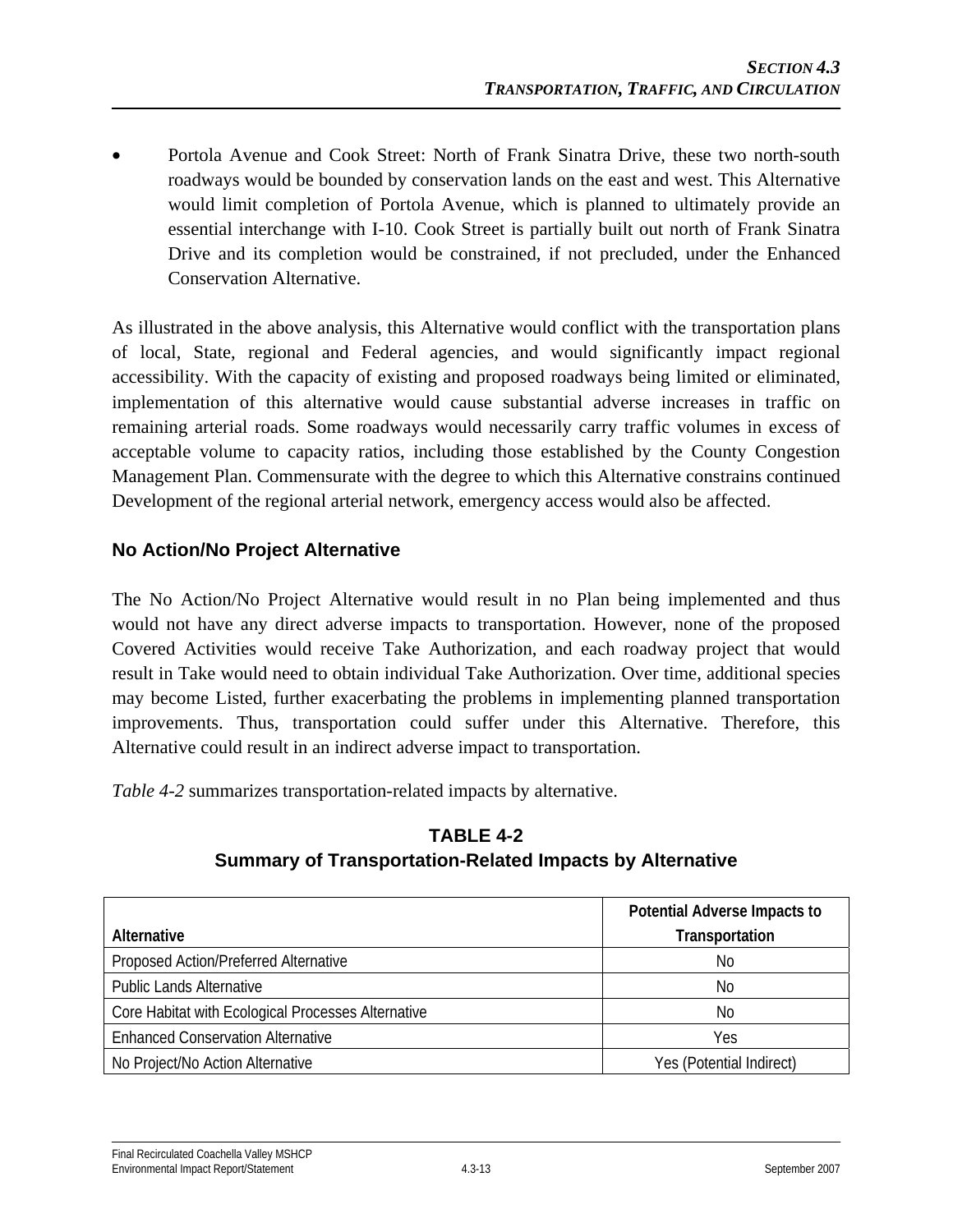# **4.3.4 Transportation-, Traffic-, and Circulation-Related Mitigation Measures**

## **Proposed Action/Preferred Alternative**

This Alternative would not result in a significant impact to existing or planned transportation networks in the Plan Area. The proposed extension of a portion of Rio Del Sol would not receive coverage under the Plan by this alternative, however, this is a small ("Collector") roadway with limited projected volumes. Development in this road's service area could also be reduced by the implementation of this alternative. No mitigation measures are required.

### **Public Lands Alternative**

This Alternative would not have significant impacts on transportation, traffic, or circulation and thus, no mitigation is required.

### **Core Habitat with Ecological Processes Alternative**

This Alternative would not have significant impacts on transportation, traffic, or circulation and thus, no mitigation is required.

### **Enhanced Conservation Alternative**

This Alternative would result in significant impacts on transportation, traffic or circulation for CEQA analysis purposes. The impacts of this Alternative to local, regional, State and Federal roadways cannot be effectively mitigated. The transportation network that has been planned and is being constructed in the Plan Area is based upon the existing land use pattern. Only by making major modifications to the Enhanced Conservation Alternative in areas in conflict with the transportation network, including amending Conservation Area boundaries to the extent that they resemble the Proposed Action/Preferred Alternative, could the impacts be mitigated to below a level of significance for CEQA analysis purposes.

### **No Action/No Project Alternative**

This Alternative would not have significant direct impacts on transportation, traffic or circulation; however, it could result in significant indirect impacts. No feasible mitigation measures have been identified.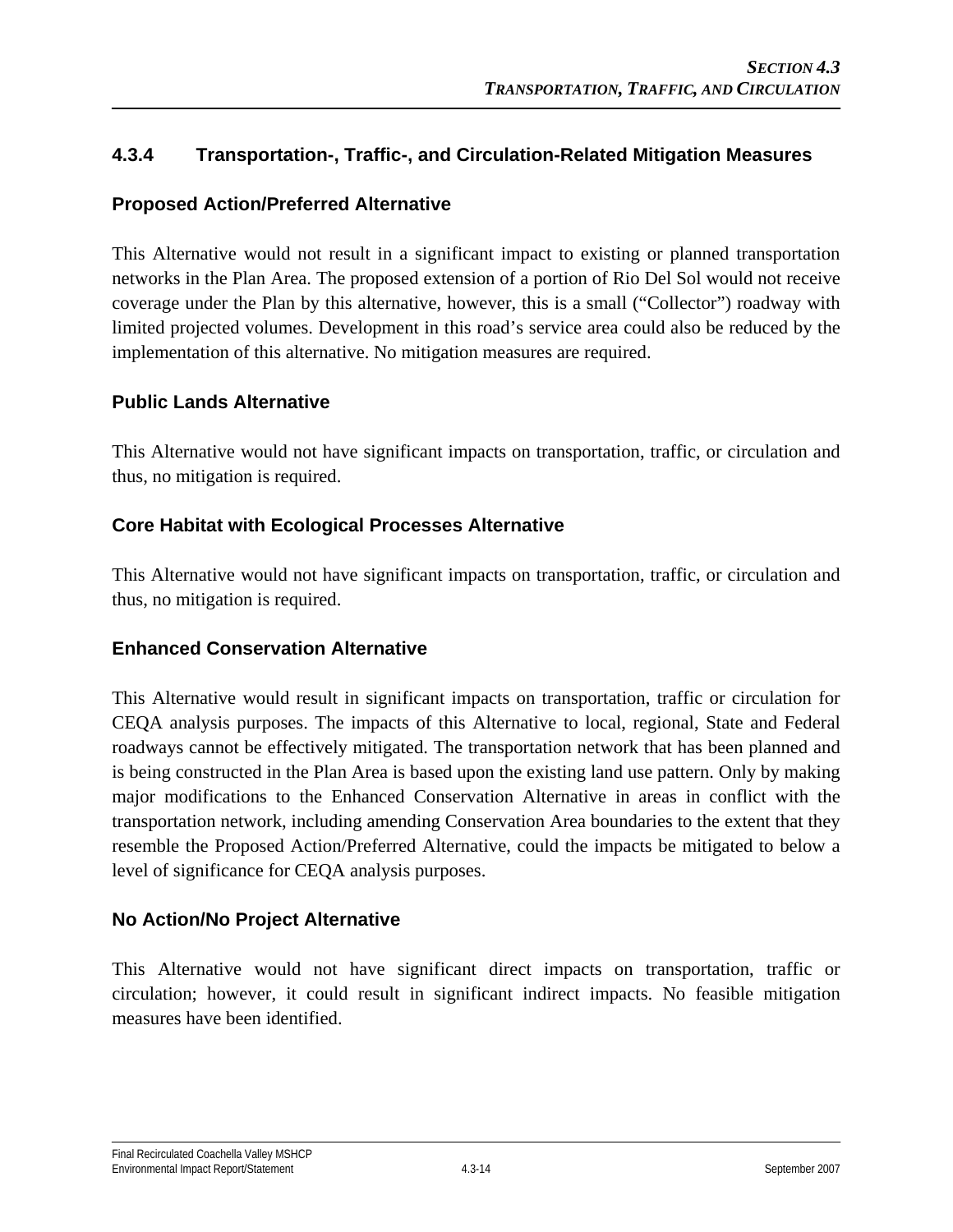# **4.3.5 Levels of Significance after Mitigation for CEQA Analysis**

### **Proposed Action/Preferred Alternative**

No significant adverse impacts on transportation, traffic or circulation would result from this Alternative for CEQA analysis purposes.

### **Public Lands Alternative**

No significant adverse impacts on transportation, traffic or circulation would result from this Alternative for CEQA analysis purposes.

### **Core Habitat with Ecological Processes Alternative**

No significant adverse impacts on transportation, traffic or circulation would result from this Alternative for CEQA analysis purposes.

### **Enhanced Conservation Alternative**

Significant adverse impacts on transportation, traffic, or circulation would occur with the implementation of this Alternative for CEQA analysis purposes.

### **No Action/No Project Alternative**

No significant adverse direct impacts on transportation, traffic, or circulation would result from this Alternative; however, significant adverse indirect impacts could result from the absence of a Plan for CEQA analysis purposes.